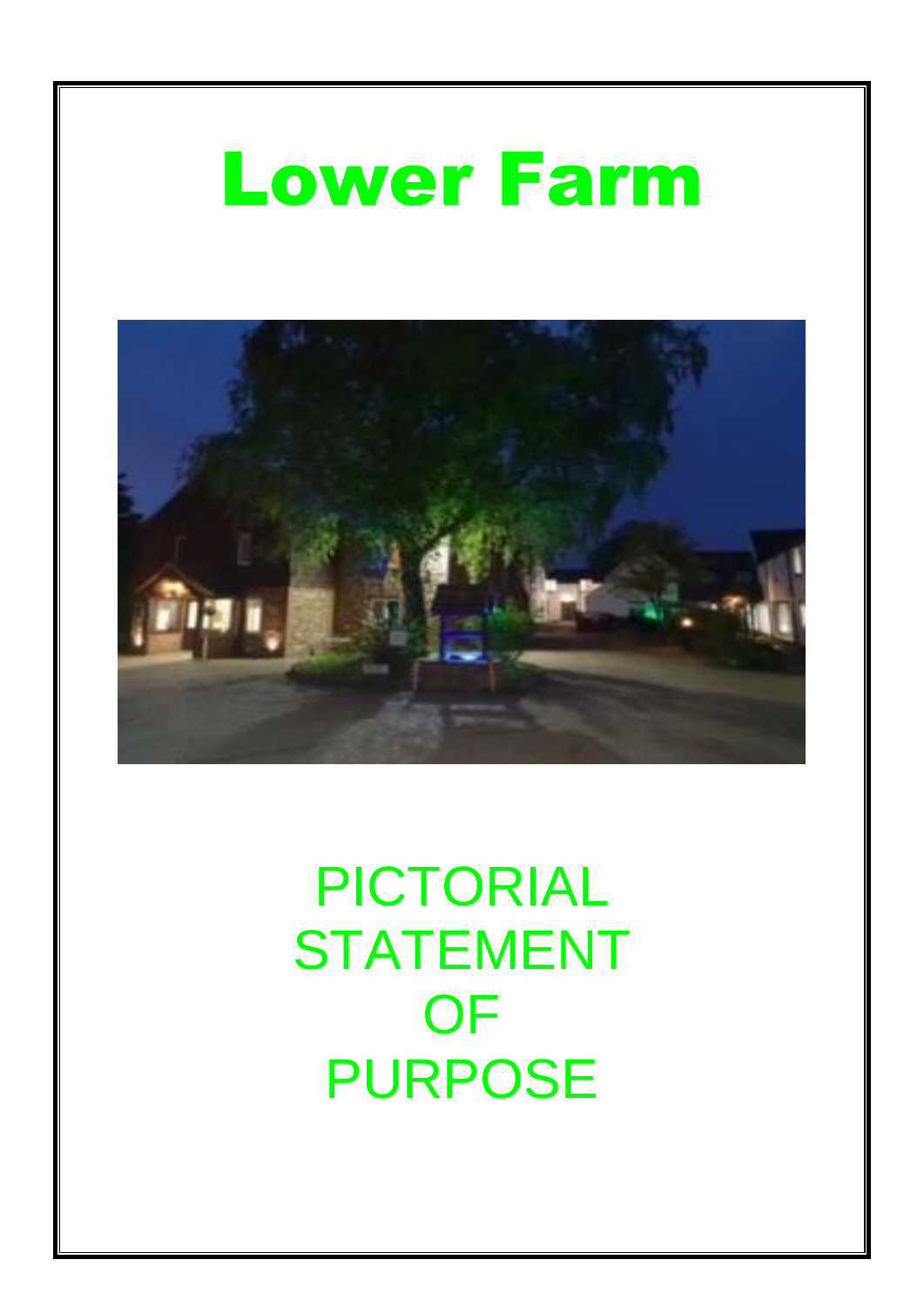## Pictorial Statement of Purpose **Your Guide to Living in the Home**

## **Aims and Objectives**

# **FOR YOU TO BE CARED FOR AS YOU WOULD LIKE**

**FOR YOUR PERSONAL NEEDS TO BE MET BY TRAINED PEOPLE**



**FOR YOU TO BE WARM AND COMFORTABLE**

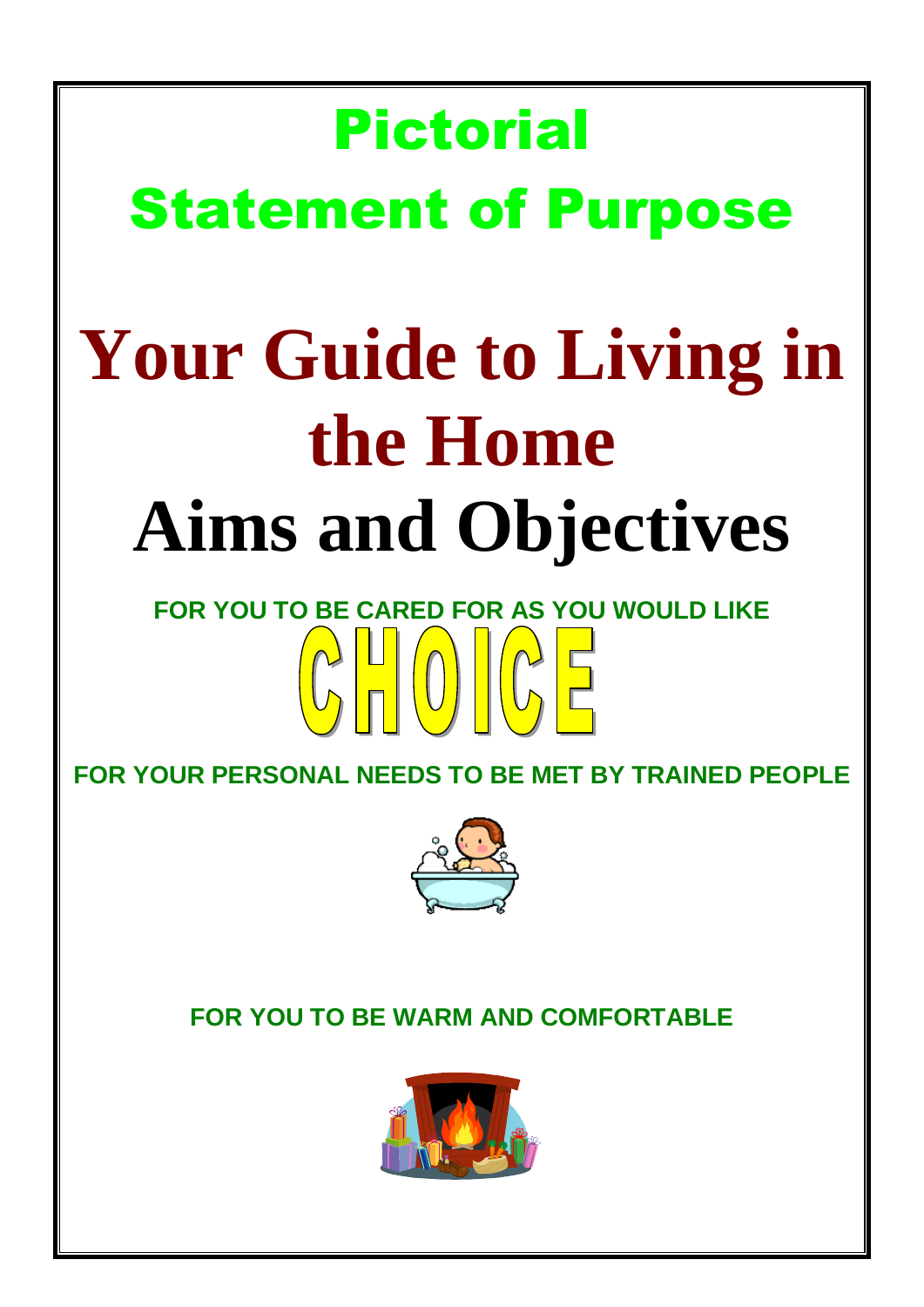#### **FOR YOU TO BE HAPPY**



#### **FOR YOU TO BELONG AND BE ABLE TO HAVE YOU'RE SAY**



#### **KEY MEMBERS OF STAFF**

**Tracey Catlin - Registered Manager**

**Ravi Selliah – Provider**

**Jason Colledge – Home Administrator**

**Gareth Barnett - Activity Co-ordinator**

**Paulette Carter – Accountant**

**Les Easthall - Maintenance**

**All Staff within the Home will be trained to meet your needs and look after you**







**You will have your own bedroom**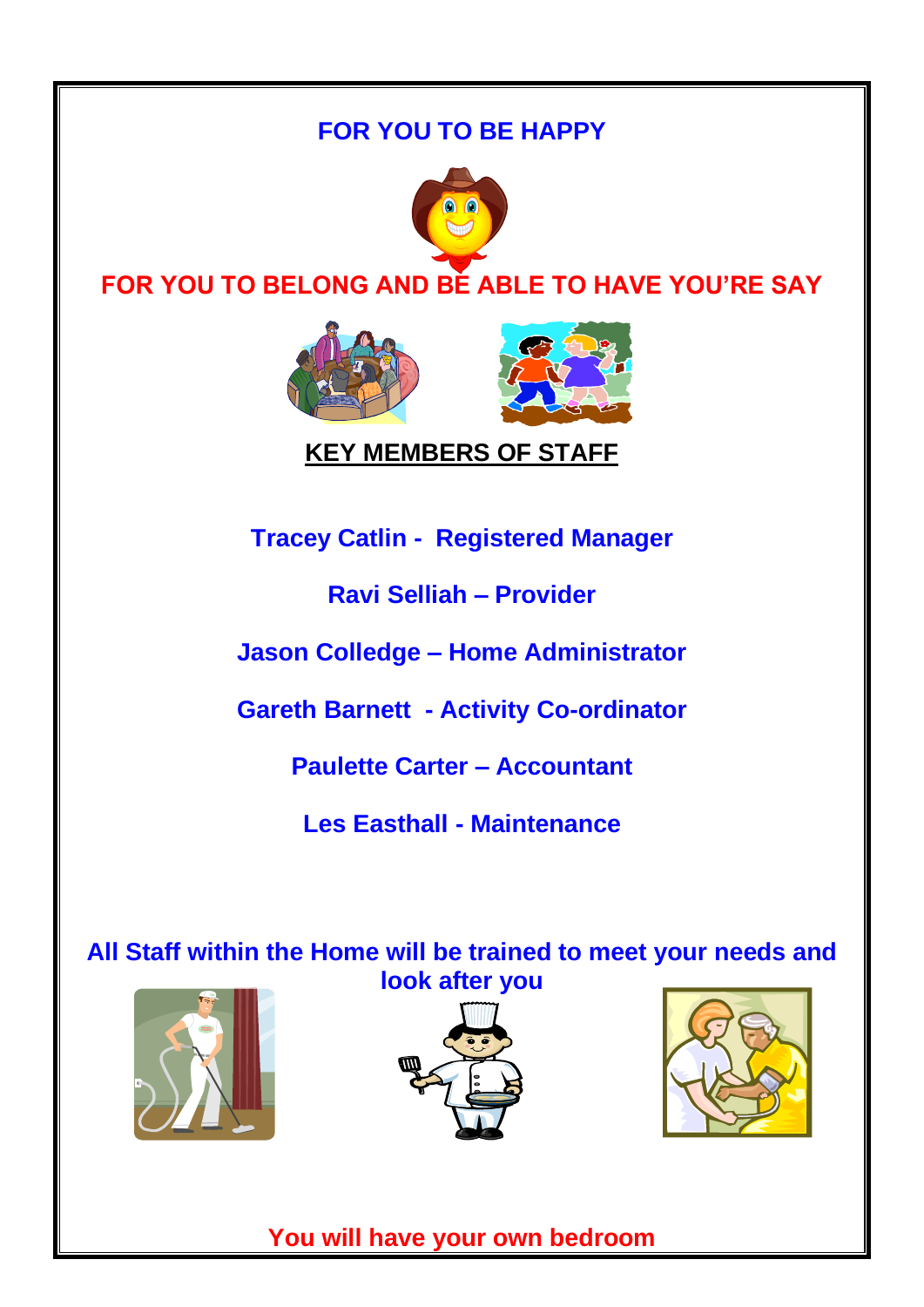

**We Have Lounges where you can sit in comfort with other people**



#### **Dining Rooms for you to eat your meal**



#### **And the Garden to go out in**

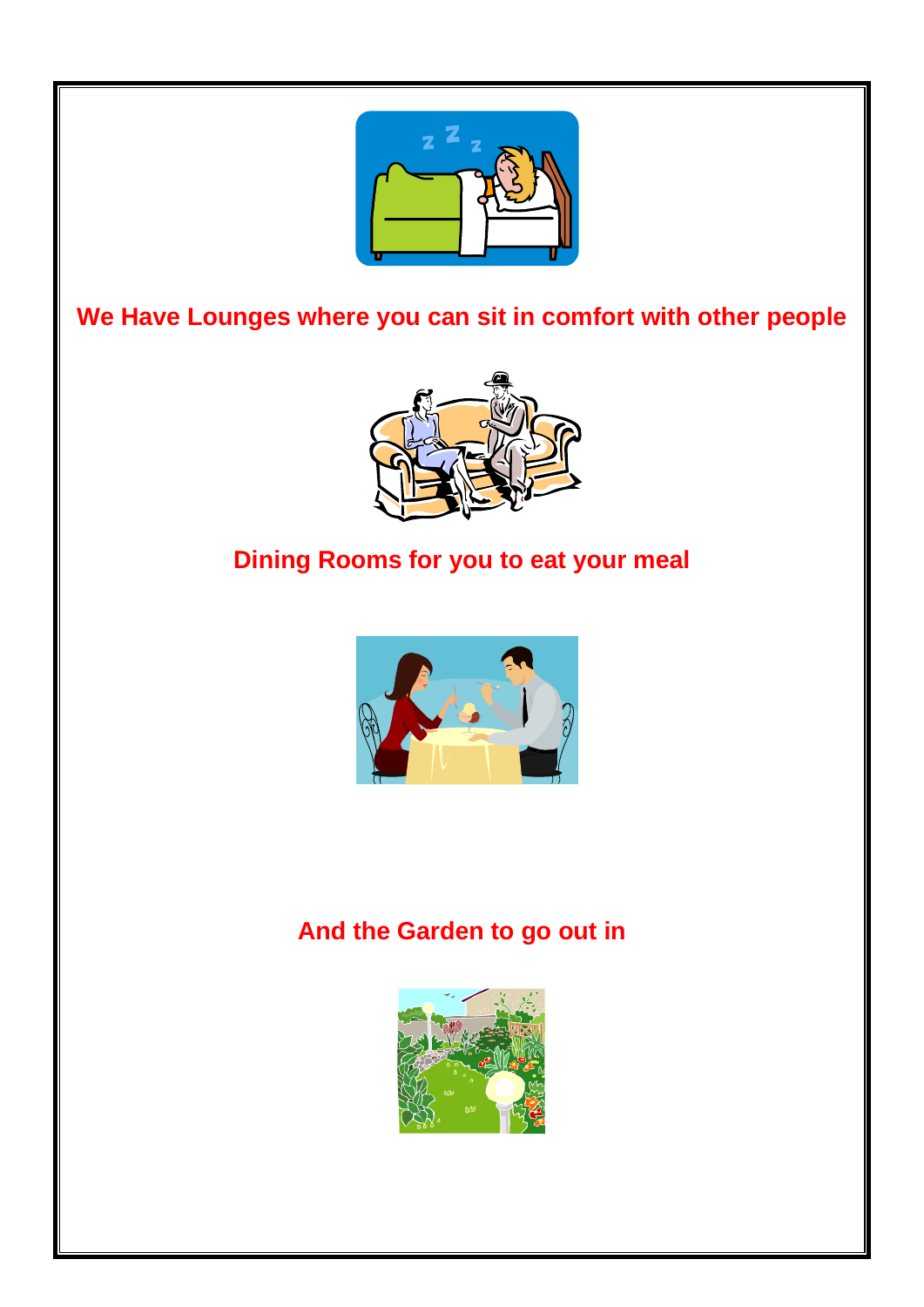**Someone from the Home will come to see you before you are admitted to ensure we can meet your needs.**



#### **We will get to know you and promise we can meet your needs**

**Your family will help you look after your money**



**Or we will help you**

**Fees – What is included**







**Fees – What is not included**



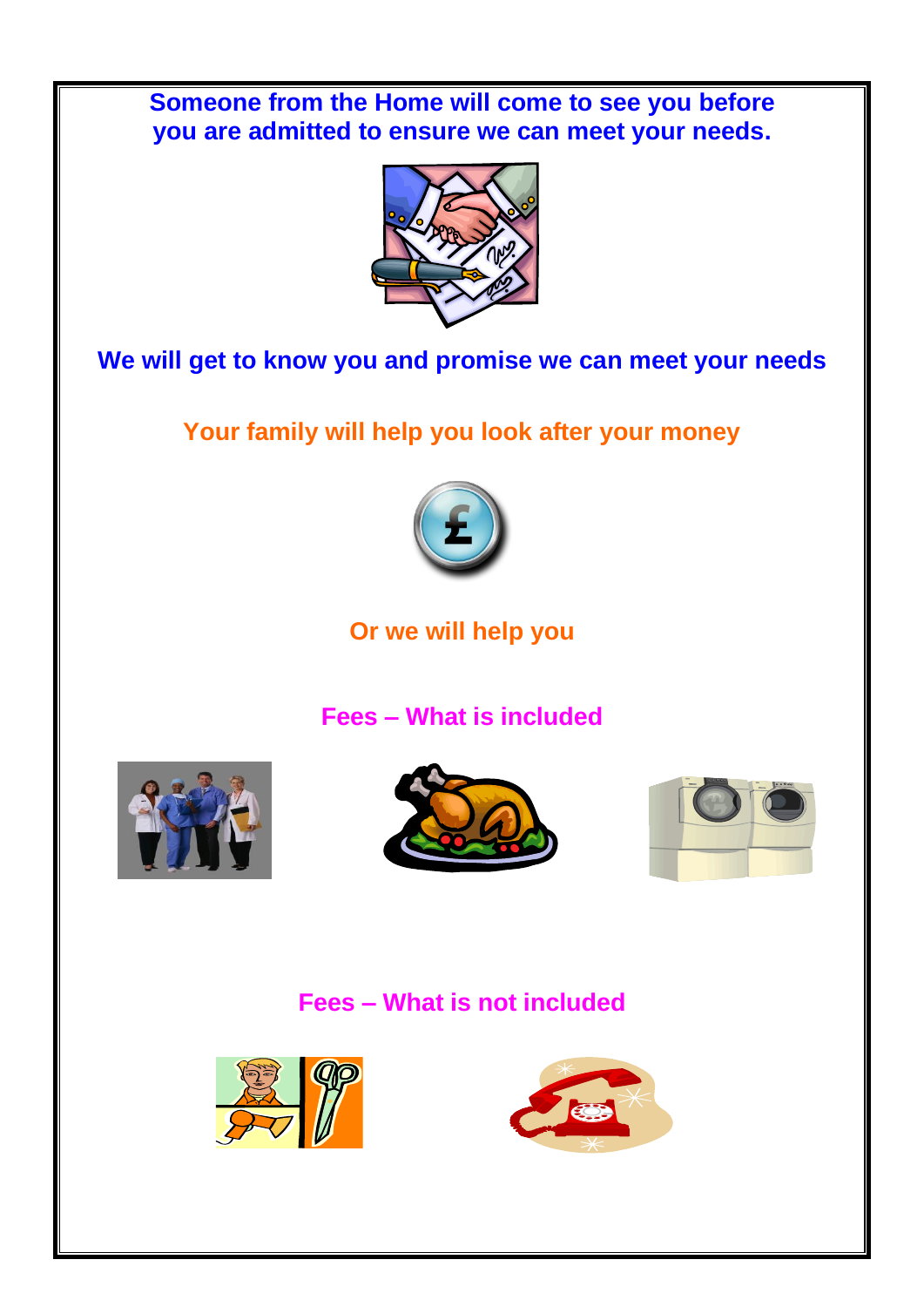## **You can only smoke in the Smoking Lounge or the designated areas outside You are allowed to have an alcoholic drink. Check with the nurse about your medication If the Fire Alarm Sounds**  $\mathbb{Z}^{\mathcal{P}}$ **Stay where you are until the staff come to help you Your own priest can visit you in the home Your Family, Friends and Loved ones can visit you at any time**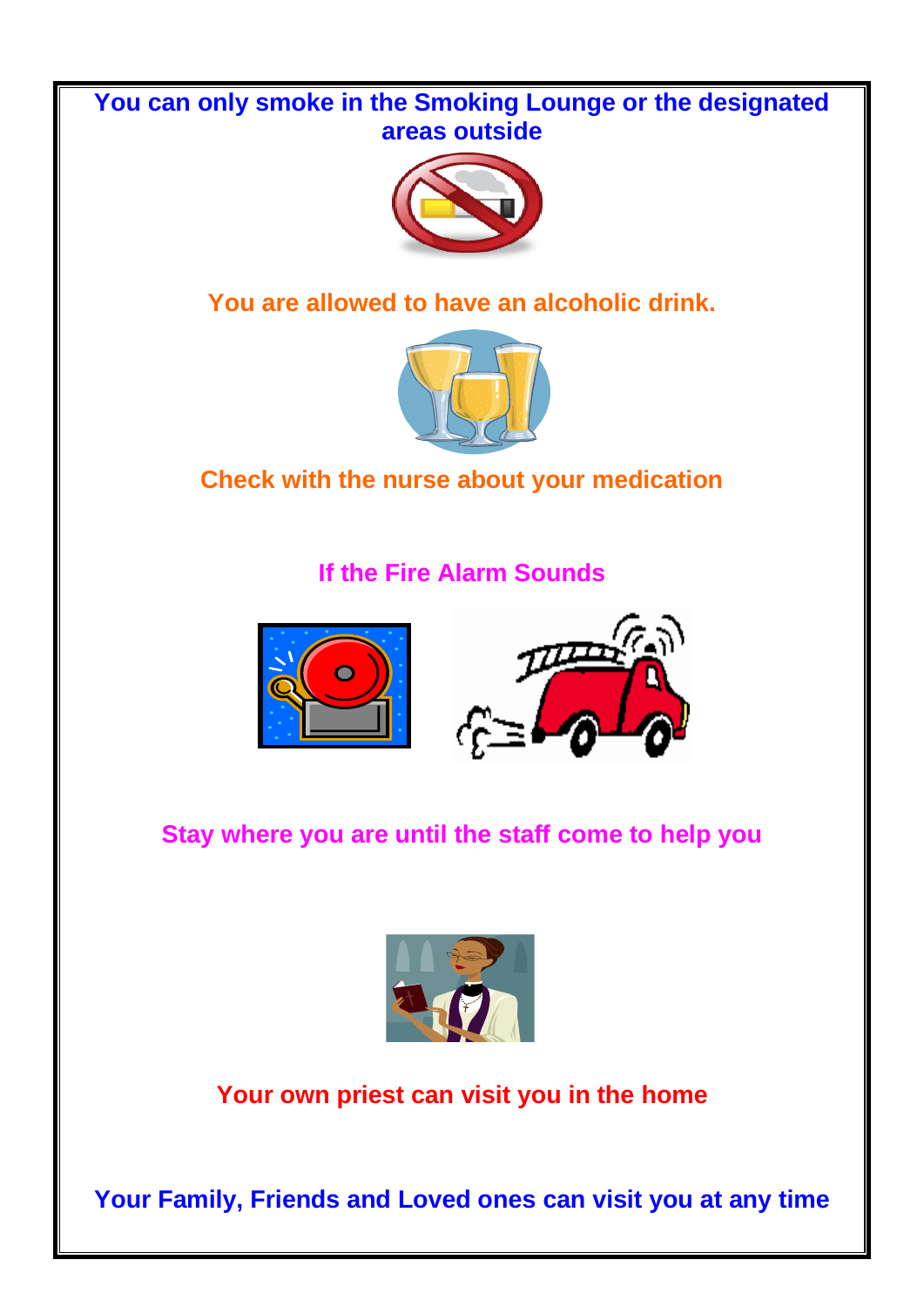

**We provide an Open Door policy whereby you can talk to Julie or Ravi, or indeed any staff member,** 

**should you have any problems or queries.** 



**If you wish to make a complaint you can also write to any of the people below**



**Tracey Catlin Ravi Selliah Lower Farm Nursing Home Lower Farm Nursing Home 126 Grimston Road 126 Grimston Road South Wootton South Wootton** King's Lynn **King's Lynn PE30 3PB PE30 3PB Email: Email: tracey.catlin@lowerfarmnursing.co.uk ravi.selliah@icloud.com**